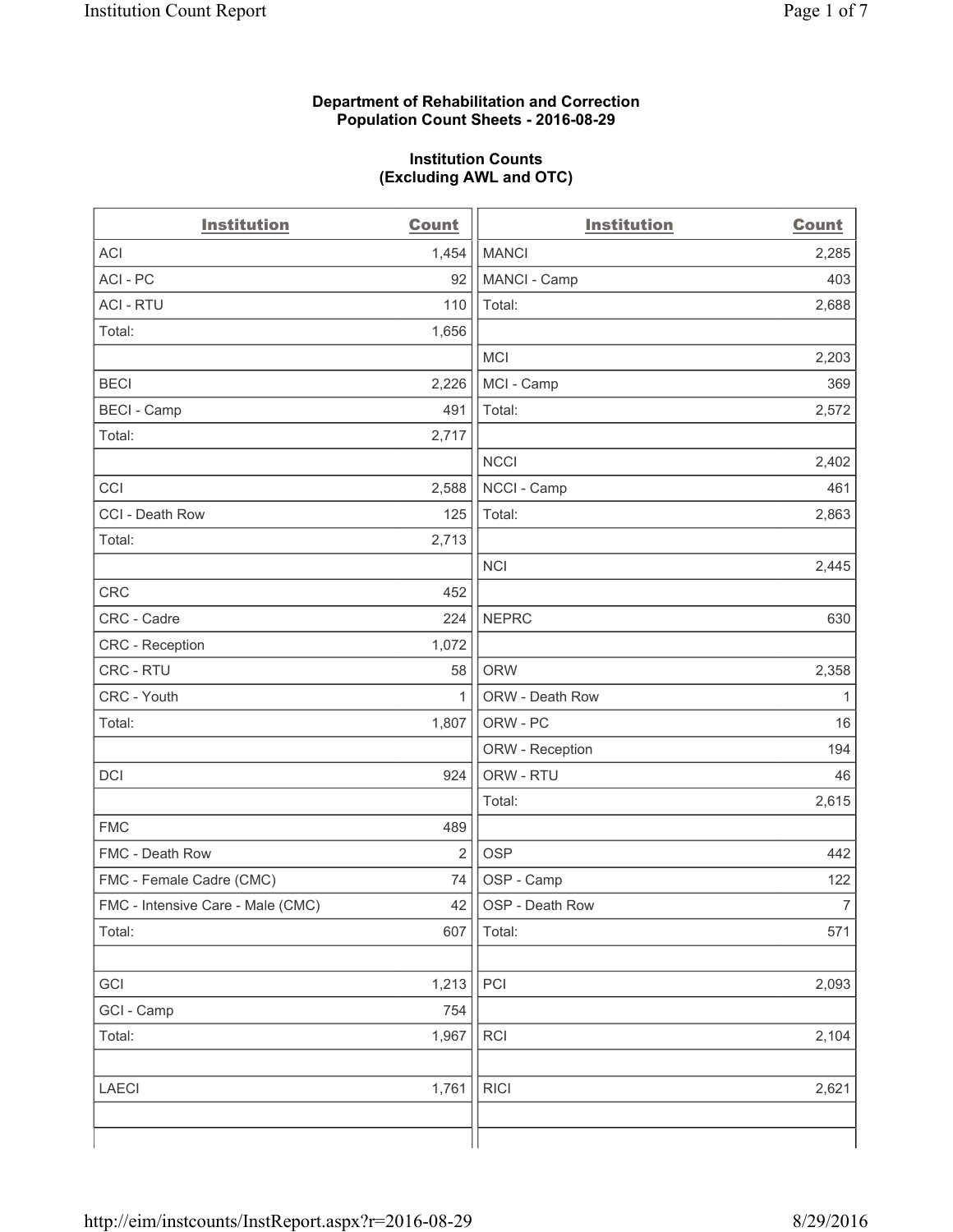| LECI                     | 2,229 | SCI              |                          | 1,905  |
|--------------------------|-------|------------------|--------------------------|--------|
| LECI - Camp              | 179   |                  |                          |        |
| Total:                   | 2,408 | SOCF             |                          | 1,190  |
|                          |       | SOCF - RTU       |                          | 61     |
| LOCI                     | 2,289 | Total:           |                          | 1,251  |
|                          |       |                  |                          |        |
| <b>LORCI</b>             | 284   | <b>TCI</b>       |                          | 1,090  |
| LORCI - Cadre            | 163   | TCI - Camp       |                          | 420    |
| <b>LORCI - Reception</b> | 1,179 | Total:           |                          | 1,510  |
| Total:                   | 1,626 |                  |                          |        |
|                          |       | <b>TOCI</b>      |                          | 1,125  |
| <b>MACI</b>              | 752   | <b>TOCI - PC</b> |                          | 109    |
| MACI - Minimum           | 1,284 | Total:           |                          | 1,234  |
| Total:                   | 2,036 |                  |                          |        |
|                          |       | <b>WCI</b>       |                          | 1,127  |
|                          |       | WCI - RTU        |                          | 83     |
|                          |       | Total:           |                          | 1,210  |
|                          |       |                  |                          |        |
|                          |       |                  | <b>Total Population:</b> | 50,823 |

\* The Total Population includes 30 Offenders with Reason Codes 30 & 31. \*\* The Total Population includes 36 Offenders with Reason Code 0A.

| (Include AWL and Exclude OTC) |             |            |          |              |  |
|-------------------------------|-------------|------------|----------|--------------|--|
| <b>Security Level</b>         | <b>Body</b> | <b>AWL</b> | $(-OTC)$ | <b>Total</b> |  |
| Total Level 5                 | 110         | 0          | 0        | 110          |  |
| Total Level 4                 | 1,934       | 16         | 14       | 1,936        |  |
| Total Level 3                 | 11,951      | 159        | 135      | 11,975       |  |
| Total Level 2                 | 16,752      | 218        | 152      | 16,818       |  |
| Total Level 1                 | 15,599      | 174        | 99       | 15,674       |  |
| <b>Total Death Row</b>        | 135         | 2          | 0        | 137          |  |
| <b>Total Male</b>             | 46,481      | 569        | 400      | 46,650       |  |

# **Male Population by Security Level (Include AWL and Exclude OTC)**

## **Female Population by Institution (Include AWL and Exclude OTC)**

| <b>Institution</b>       | <b>Body</b> | <b>AWL</b> | $(-OTC)$ | <b>Total</b> |
|--------------------------|-------------|------------|----------|--------------|
| <b>DCI</b>               | 924         | 10         | 9        | 925          |
| <b>FMC</b>               | 29          |            | 5        | 31           |
| FMC - Female Cadre (CMC) | 74          |            |          | 74           |
| <b>NEPRC</b>             | 630         | 14         | 6        | 638          |
| <b>ORW</b>               | 2,358       | 48         | 27       | 2,379        |
|                          |             |            |          |              |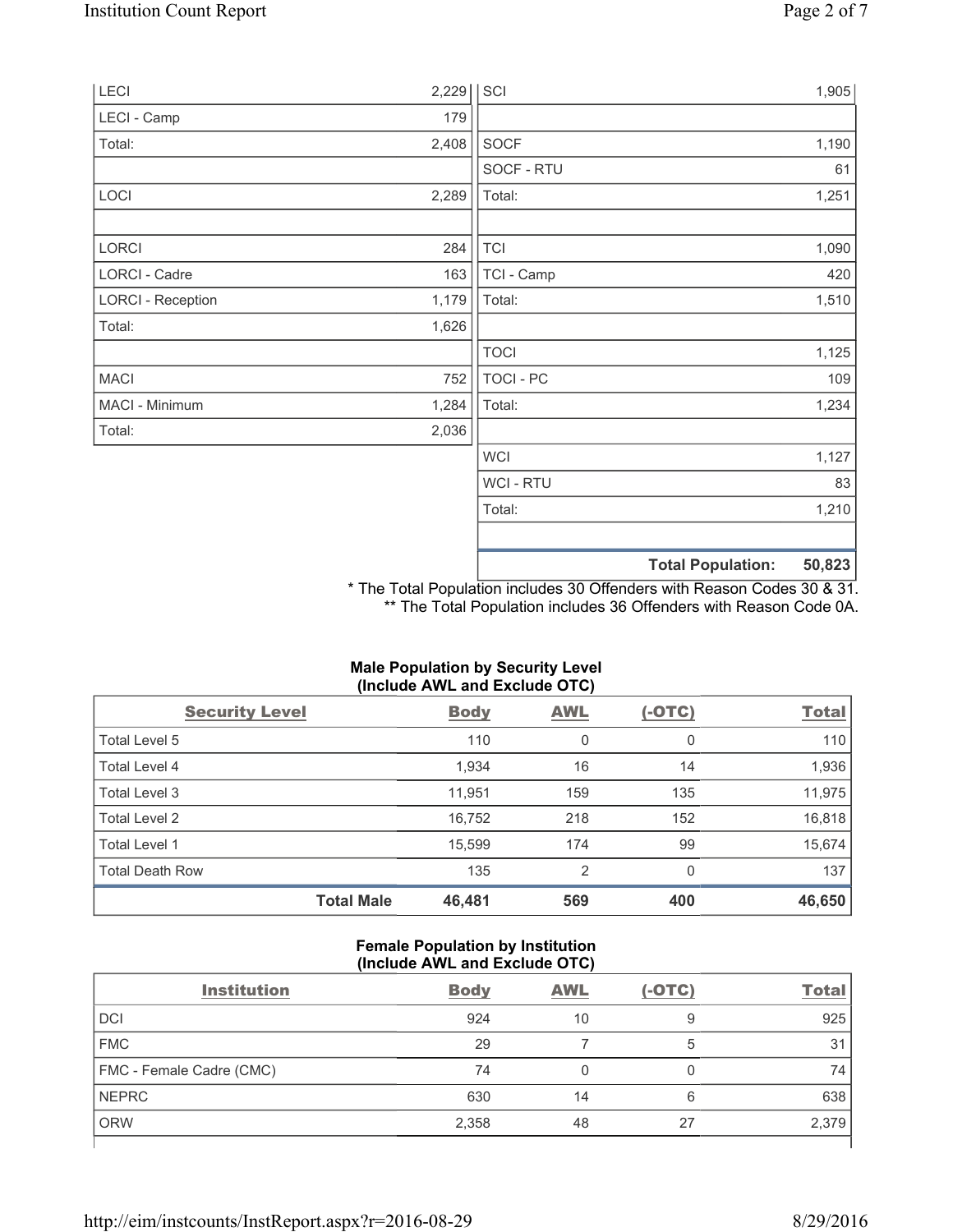| <b>ORW - Death Row</b> |                          |        | 0   |     |        |
|------------------------|--------------------------|--------|-----|-----|--------|
| ORW - PC               |                          | 16     | 0   |     | 16     |
| ORW - Reception        |                          | 194    | 0   |     | 194    |
| ORW - RTU              |                          | 46     |     |     | 46     |
|                        | <b>Total Female</b>      | 4,272  | 79  | 47  | 4,304  |
|                        |                          |        |     |     |        |
|                        | <b>Total Population:</b> | 50,753 | 648 | 447 | 50,954 |

#### **Male Population by Institution: Security Level 5 (Include AWL and Exclude OTC)**

|            | <b>Institution</b>   | <b>Body</b> | <b>AWL</b> | $(-OTC)$ | <b>Total</b> |
|------------|----------------------|-------------|------------|----------|--------------|
| <b>OSP</b> |                      | 108         |            |          | 108          |
| SOCF - RTU |                      |             |            |          |              |
|            | <b>Total Level 5</b> | 110         |            |          | 110'         |

## **Male Population by Institution: Security Level 4 (Include AWL and Exclude OTC)**

| <b>Institution</b>       |                      | <b>Body</b>      | <b>AWL</b>                | $(-OTC)$            | <b>Total</b>              |
|--------------------------|----------------------|------------------|---------------------------|---------------------|---------------------------|
| <b>ACI</b>               |                      | $\overline{2}$   | $\mathsf 0$               | 0                   | $\sqrt{2}$                |
| CCI                      |                      | 3                | $\mathbf 0$               | $\mathsf 0$         | $\sqrt{3}$                |
| CRC                      |                      | 23               | $\mathsf{O}\xspace$       | $\mathsf{O}\xspace$ | 23                        |
| CRC - Reception          |                      | $\,8\,$          | $\mathsf{O}\xspace$       | $\mathsf 0$         | $\,8\,$                   |
| LECI                     |                      | 10               | $\mathbf 0$               | $\mathsf{O}\xspace$ | $10$                      |
| LOCI                     |                      | 3                | $\mathsf{O}\xspace$       | $\mathsf{O}\xspace$ | $\ensuremath{\mathsf{3}}$ |
| LORCI                    |                      | $\boldsymbol{9}$ | $\mathbf{1}$              | 1                   | $\boldsymbol{9}$          |
| <b>LORCI - Reception</b> |                      | $\overline{4}$   | $\mathbf 0$               | $\mathsf{O}\xspace$ | $\overline{4}$            |
| <b>MANCI</b>             |                      | 37               | $\mathsf 0$               | $\mathsf{O}\xspace$ | 37                        |
| NCCI                     |                      | $\sqrt{3}$       | $\mathbf 0$               | $\mathsf{O}\xspace$ | $\ensuremath{\mathsf{3}}$ |
| <b>NCI</b>               |                      | $\mathfrak{S}$   | $\mathbf 0$               | $\mathsf{O}\xspace$ | $\mathsf 3$               |
| <b>OSP</b>               |                      | 325              | $\ensuremath{\mathsf{3}}$ | 3                   | 325                       |
| RCI                      |                      | 21               | $\mathsf 0$               | $\mathsf{O}\xspace$ | 21                        |
| SCI                      |                      | $\boldsymbol{9}$ | $\mathbf 0$               | $\mathsf{O}\xspace$ | $\boldsymbol{9}$          |
| <b>SOCF</b>              |                      | 1,170            | $\boldsymbol{9}$          | 8                   | 1,171                     |
| SOCF - RTU               |                      | 56               | $\mathsf 0$               | $\mathsf{O}\xspace$ | 56                        |
| <b>TCI</b>               |                      | 1                | $\mathbf 0$               | $\mathsf 0$         | $\mathbf{1}$              |
| <b>TOCI</b>              |                      | 205              | $\ensuremath{\mathsf{3}}$ | $\overline{2}$      | 206                       |
| <b>TOCI - PC</b>         |                      | 19               | $\mathsf 0$               | $\mathsf{O}\xspace$ | 19                        |
| WCI                      |                      | 23               | $\mathsf 0$               | 0                   | 23                        |
|                          | <b>Total Level 4</b> | 1,934            | 16                        | 14                  | 1,936                     |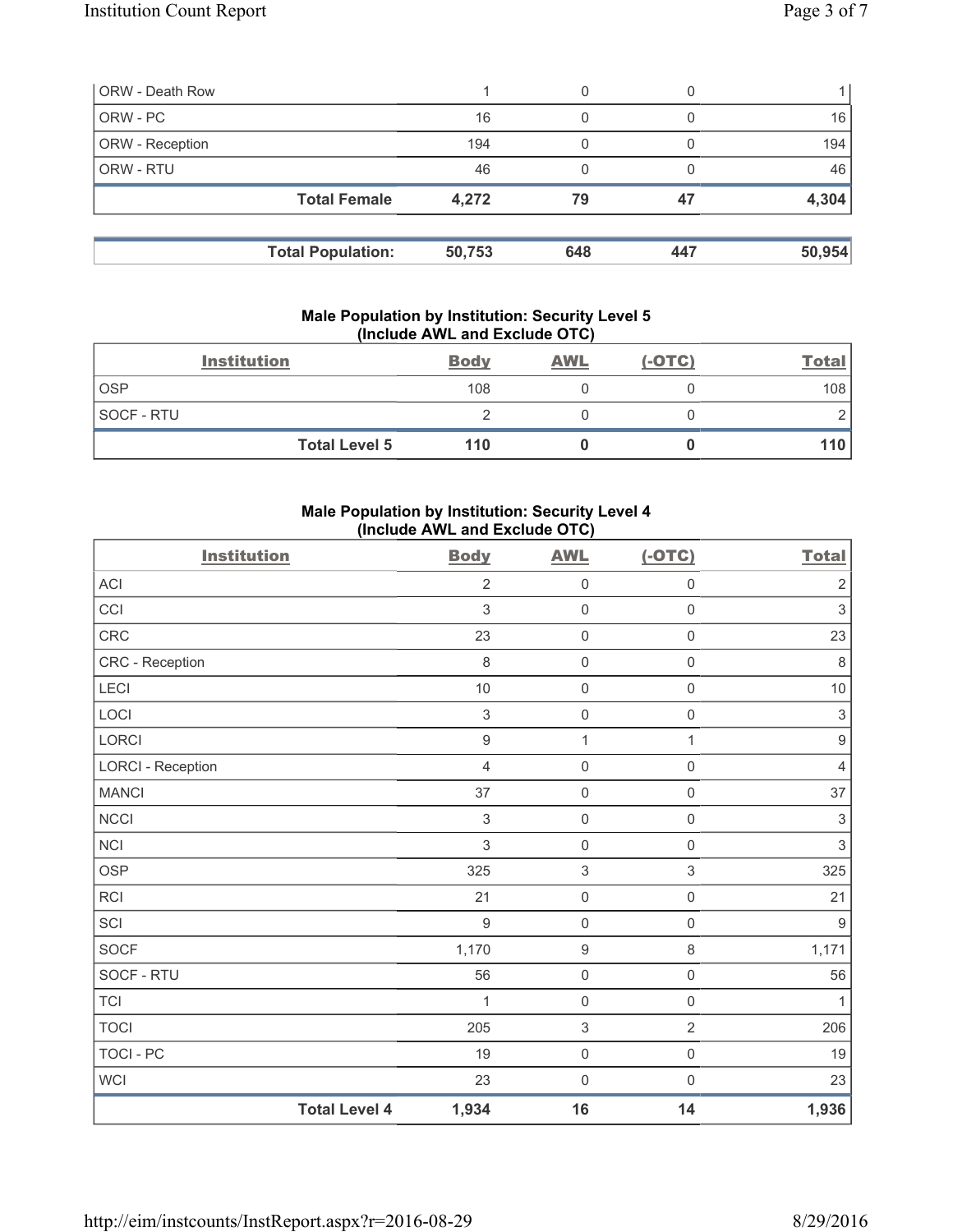| <b>Institution</b>                | <b>Body</b>               | <b>AWL</b>          | $(-OTC)$            | <b>Total</b>              |
|-----------------------------------|---------------------------|---------------------|---------------------|---------------------------|
| <b>ACI</b>                        | 26                        | $\mathsf 0$         | $\mathsf 0$         | 26                        |
| <b>BECI</b>                       | 1                         | $\mathsf{O}\xspace$ | $\mathsf 0$         | 1                         |
| CCI                               | $\overline{4}$            | $\mathsf{O}\xspace$ | $\mathsf 0$         | $\overline{4}$            |
| CRC                               | 99                        | $\boldsymbol{9}$    | 8                   | 100                       |
| CRC - Cadre                       | 188                       | 0                   | $\mathsf 0$         | 188                       |
| CRC - Reception                   | 806                       | 20                  | 13                  | 813                       |
| CRC - RTU                         | 52                        | $\mathsf{O}\xspace$ | $\mathsf 0$         | 52                        |
| <b>FMC</b>                        | $\overline{4}$            | $\mathsf{O}\xspace$ | $\mathsf 0$         | 4                         |
| FMC - Intensive Care - Male (CMC) | $\,$ 3 $\,$               | 0                   | $\mathsf 0$         | $\ensuremath{\mathsf{3}}$ |
| GCI                               | $\overline{5}$            | $\mathsf{O}\xspace$ | $\mathsf 0$         | $\,$ 5 $\,$               |
| <b>LAECI</b>                      | $\mathbf{1}$              | 0                   | $\mathbf 0$         | $\mathbf{1}$              |
| <b>LECI</b>                       | 2,120                     | 14                  | 13                  | 2,121                     |
| LOCI                              | $\,$ 3 $\,$               | $\mathbf 0$         | $\mathbf 0$         | $\ensuremath{\mathsf{3}}$ |
| LORCI                             | 86                        | 36                  | 29                  | 93                        |
| LORCI - Cadre                     | 121                       | $\mathbf{1}$        | $\mathsf 0$         | 122                       |
| <b>LORCI - Reception</b>          | 689                       | 0                   | $\mathsf 0$         | 689                       |
| <b>MACI</b>                       | 684                       | $\overline{2}$      | $\sqrt{2}$          | 684                       |
| <b>MANCI</b>                      | 2,188                     | 24                  | 23                  | 2,189                     |
| <b>NCCI</b>                       | 18                        | $\mathbf{1}$        | 1                   | 18                        |
| <b>NCI</b>                        | $\overline{2}$            | $\mathsf{O}\xspace$ | $\mathsf 0$         | $\sqrt{2}$                |
| PCI                               | 35                        | 1                   | $\mathbf 0$         | 36                        |
| <b>RCI</b>                        | 1,809                     | 29                  | 25                  | 1,813                     |
| SCI                               | $\,6$                     | $\mathsf{O}\xspace$ | $\mathsf 0$         | 6                         |
| <b>SOCF</b>                       | 12                        | $\mathsf{O}\xspace$ | $\mathsf 0$         | 12                        |
| SOCF - RTU                        | $\ensuremath{\mathsf{3}}$ | 0                   | $\mathsf 0$         | $\ensuremath{\mathsf{3}}$ |
| TCI                               | 1,009                     | $\mathsf g$         | $\mathsf g$         | 1,009                     |
| TCI - Camp                        | $\mathbf{1}$              | $\mathsf{O}\xspace$ | $\mathsf{O}\xspace$ | 1                         |
| <b>TOCI</b>                       | 774                       | $\,$ 5 $\,$         | 5                   | 774                       |
| <b>TOCI - PC</b>                  | 88                        | $\mathsf{O}\xspace$ | $\mathsf{O}\xspace$ | 88                        |
| <b>WCI</b>                        | 1,033                     | $\boldsymbol{7}$    | $\,6\,$             | 1,034                     |
| WCI - RTU                         | 81                        | $\mathbf 1$         | $\mathbf{1}$        | 81                        |
| <b>Total Level 3</b>              | 11,951                    | 159                 | 135                 | 11,975                    |

# **Male Population by Institution: Security Level 3 (Include AWL and Exclude OTC)**

### **Male Population by Institution: Security Level 2 (Include AWL and Exclude OTC)**

| Institution | Bodv | <b>AWL</b> | <b>ATA</b> |     |
|-------------|------|------------|------------|-----|
| <b>ACI</b>  | 740  |            |            | 742 |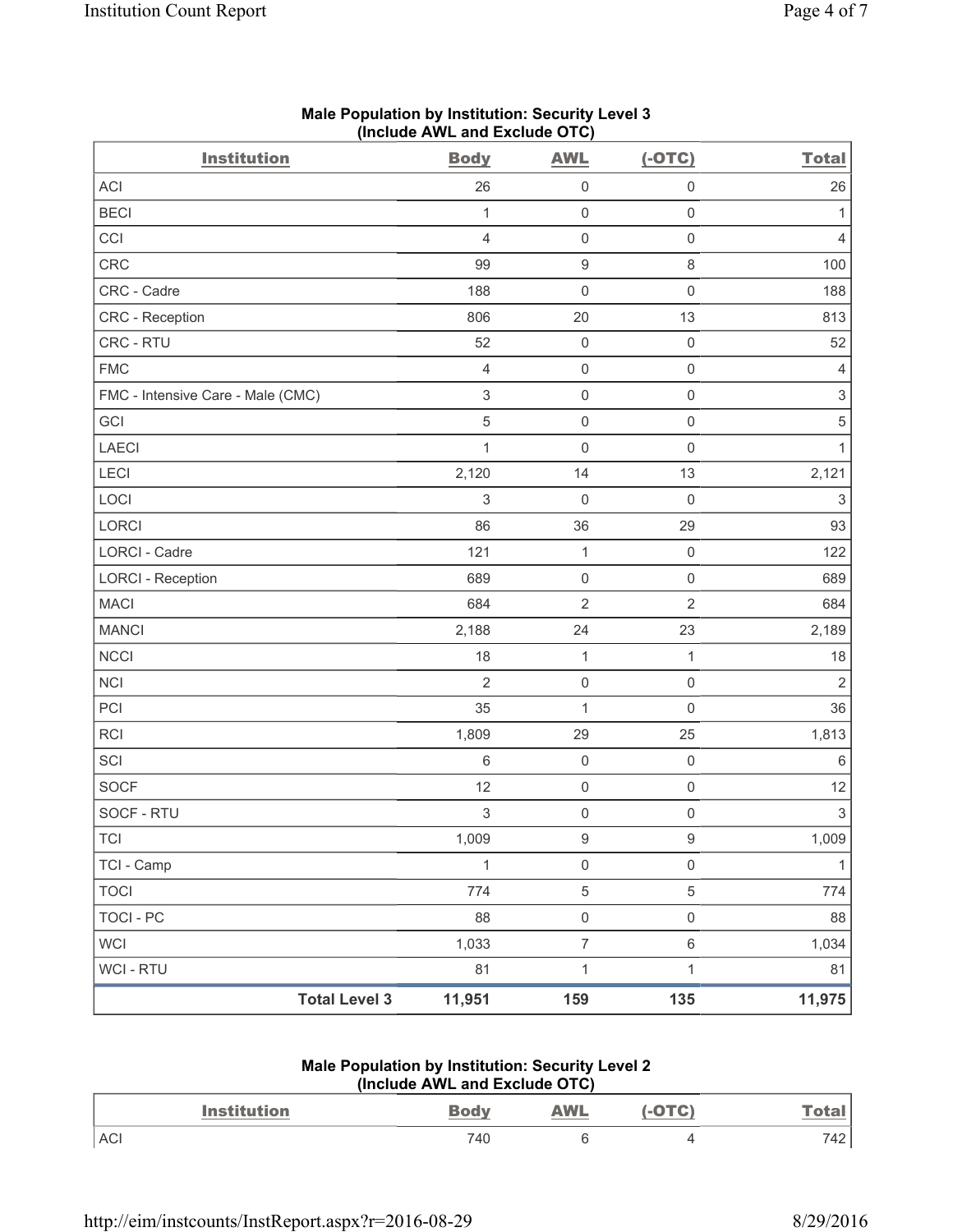| ACI-PC                            | 91             | $\mathsf{O}\xspace$       | $\mathsf{O}\xspace$ | 91             |
|-----------------------------------|----------------|---------------------------|---------------------|----------------|
| <b>ACI - RTU</b>                  | 78             | $\mathsf 0$               | $\mathsf{O}\xspace$ | 78             |
| <b>BECI</b>                       | 1,448          | 15                        | 10                  | 1,453          |
| CCI                               | 1,816          | 18                        | $\,8\,$             | 1,826          |
| <b>CRC</b>                        | 167            | $\,$ 5 $\,$               | $\overline{2}$      | 170            |
| CRC - Cadre                       | 36             | $\mathsf 0$               | $\mathsf{O}\xspace$ | 36             |
| CRC - Reception                   | 178            | $\overline{7}$            | 6                   | 179            |
| CRC - RTU                         | $\overline{4}$ | $\mathsf{O}\xspace$       | $\mathsf 0$         | 4              |
| CRC - Youth                       | $\mathbf{1}$   | $\mathbf{1}$              | $\mathbf{1}$        | $\mathbf{1}$   |
| <b>FMC</b>                        | $\sqrt{5}$     | $\mathsf{O}\xspace$       | $\mathsf{O}\xspace$ | $\,$ 5 $\,$    |
| FMC - Intensive Care - Male (CMC) | 17             | $\mathbf 1$               | $\mathsf{O}\xspace$ | 18             |
| GCI                               | 713            | $\,$ 5 $\,$               | $\overline{2}$      | 716            |
| <b>LAECI</b>                      | 1,102          | 15                        | 14                  | 1,103          |
| LECI                              | 93             | $\mathbf 0$               | $\mathsf{O}\xspace$ | 93             |
| LOCI                              | 1,290          | 11                        | 8                   | 1,293          |
| LORCI                             | 142            | 22                        | 21                  | 143            |
| LORCI - Cadre                     | 38             | $\mathsf{O}\xspace$       | $\mathsf 0$         | 38             |
| <b>LORCI - Reception</b>          | 364            | $\mathbf 2$               | $\overline{2}$      | 364            |
| <b>MACI</b>                       | 68             | $\ensuremath{\mathsf{3}}$ | $\overline{2}$      | 69             |
| <b>MANCI</b>                      | 36             | $\mathbf{1}$              | $\mathbf{1}$        | 36             |
| <b>MCI</b>                        | 1,626          | 22                        | 14                  | 1,634          |
| MCI - Camp                        | 1              | $\mathsf{O}\xspace$       | $\mathsf 0$         | $\mathbf{1}$   |
| <b>NCCI</b>                       | 1,535          | 17                        | 11                  | 1,541          |
| NCCI - Camp                       | 21             | $\mathbf 0$               | $\mathsf 0$         | 21             |
| <b>NCI</b>                        | 1,642          | 21                        | 16                  | 1,647          |
| PCI                               | 723            | $\boldsymbol{9}$          | $\,$ 5 $\,$         | 727            |
| <b>RCI</b>                        | 274            | $\mathbf{1}$              | $\mathsf{O}\xspace$ | 275            |
| <b>RICI</b>                       | 1,578          | 27                        | 17                  | 1,588          |
| SCI                               | 794            | $\boldsymbol{9}$          | 8                   | 795            |
| <b>TCI</b>                        | 34             | $\mathsf{O}\xspace$       | $\mathsf{O}\xspace$ | 34             |
| <b>TOCI</b>                       | 23             | $\mathsf{O}\xspace$       | $\mathsf{O}\xspace$ | 23             |
| <b>TOCI - PC</b>                  | $\overline{2}$ | $\mathsf{O}\xspace$       | $\mathsf{O}\xspace$ | $\sqrt{2}$     |
| <b>WCI</b>                        | 70             | $\mathsf{O}\xspace$       | $\mathsf{O}\xspace$ | 70             |
| WCI - RTU                         | $\sqrt{2}$     | $\mathsf 0$               | $\mathsf{O}\xspace$ | $\overline{2}$ |
| <b>Total Level 2</b>              | 16,752         | 218                       | 152                 | 16,818         |

# **Male Population by Institution: Security Level 1 (Include AWL and Exclude OTC)**

| <b>Institution</b> | <b>Body</b> | <b>AWL</b> | $( -$ OTC $)$ | <u>Tota.</u> |
|--------------------|-------------|------------|---------------|--------------|
| <b>ACI</b>         | 686         |            | -             | 687          |
|                    |             |            |               |              |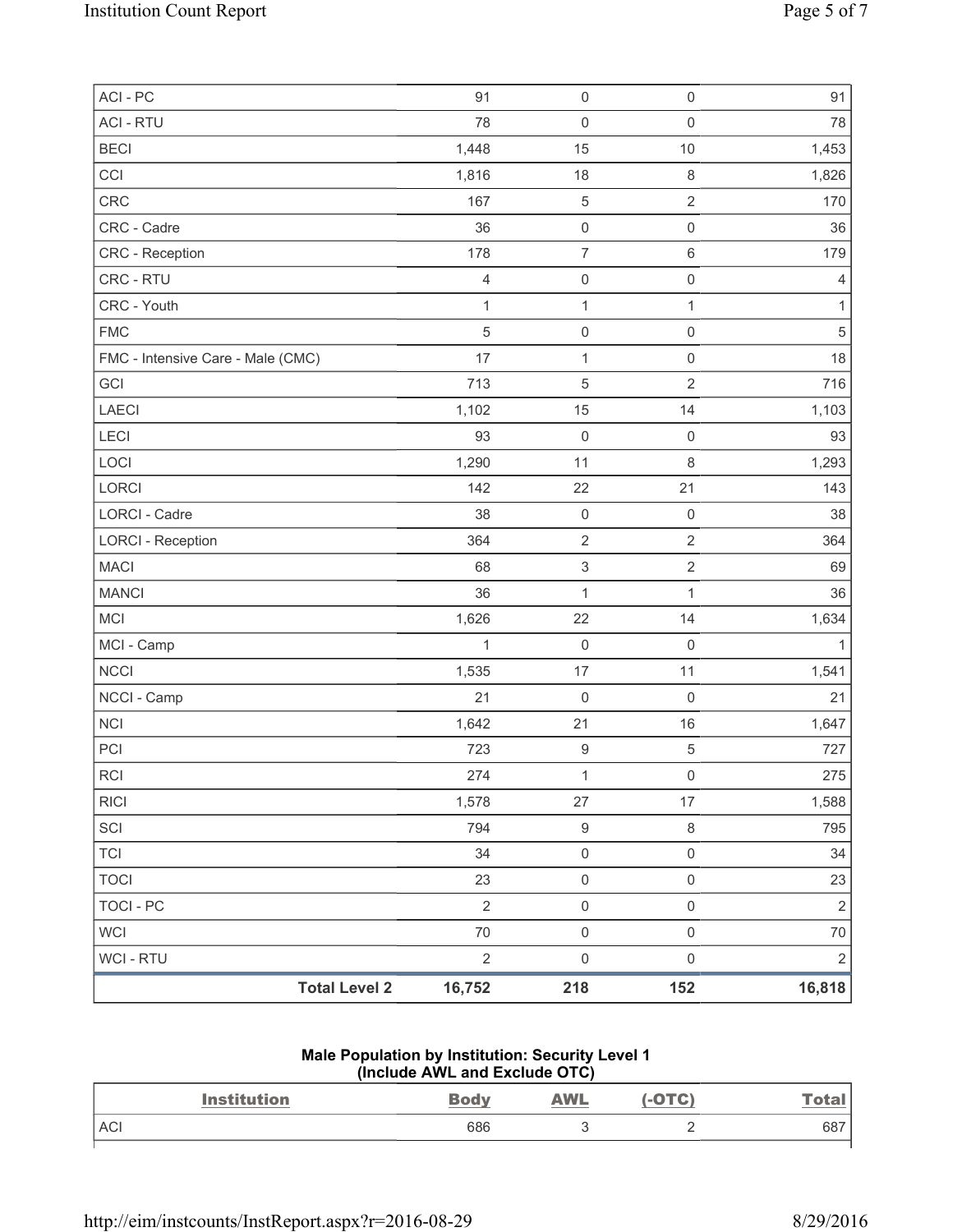| ACI - PC                          | 1                | 0                         | $\mathsf 0$         | $\mathbf{1}$     |
|-----------------------------------|------------------|---------------------------|---------------------|------------------|
| <b>ACI - RTU</b>                  | 32               | $\mathsf 0$               | $\mathsf 0$         | 32               |
| <b>BECI</b>                       | 776              | 19                        | $\overline{7}$      | 788              |
| <b>BECI</b> - Camp                | 491              | $\mathsf 0$               | $\mathsf{O}\xspace$ | 491              |
| CCI                               | 765              | 5                         | 3                   | 767              |
| <b>CRC</b>                        | 102              | 1                         | $\mathbf{1}$        | 102              |
| CRC - Reception                   | 74               | $\sqrt{2}$                | $\mathbf{1}$        | 75               |
| CRC - RTU                         | $\overline{2}$   | 0                         | $\mathsf 0$         | $\mathbf 2$      |
| <b>FMC</b>                        | 450              | 6                         | $\overline{4}$      | 452              |
| FMC - Intensive Care - Male (CMC) | 22               | 0                         | $\mathsf{O}\xspace$ | 22               |
| GCI                               | 495              | 16                        | $\boldsymbol{9}$    | 502              |
| GCI - Camp                        | 754              | $\ensuremath{\mathsf{3}}$ | 1                   | 756              |
| <b>LAECI</b>                      | 658              | 6                         | 5                   | 659              |
| LECI                              | $\,6$            | 0                         | $\mathsf{O}\xspace$ | $6\,$            |
| LECI - Camp                       | 179              | $\mathsf 0$               | $\mathsf{O}\xspace$ | 179              |
| LOCI                              | 993              | 6                         | $\,$ 5 $\,$         | 994              |
| <b>LORCI</b>                      | 47               | 8                         | $\,8\,$             | 47               |
| <b>LORCI - Cadre</b>              | $\overline{4}$   | $\mathsf{O}\xspace$       | $\mathsf 0$         | 4                |
| <b>LORCI - Reception</b>          | 122              | 1                         | $\mathbf{1}$        | 122              |
| MACI - Minimum                    | 1,284            | 11                        | $\,6\,$             | 1,289            |
| <b>MANCI</b>                      | 24               | $\overline{7}$            | $\overline{4}$      | 27               |
| MANCI - Camp                      | 403              | $\mathbf 1$               | $\mathbf{1}$        | 403              |
| <b>MCI</b>                        | 577              | $\boldsymbol{7}$          | 3                   | 581              |
| MCI - Camp                        | 368              | $\mathbf 1$               | $\mathbf{1}$        | 368              |
| <b>NCCI</b>                       | 846              | 8                         | 5                   | 849              |
| NCCI - Camp                       | 440              | $\mathsf 0$               | $\mathsf{O}\xspace$ | 440              |
| NCI                               | 798              | 5                         | 5                   | 798              |
| <b>OSP</b>                        | $\boldsymbol{9}$ | $\mathbf 2$               | $\sqrt{2}$          | $\boldsymbol{9}$ |
| OSP - Camp                        | 122              | $\mathsf{O}\xspace$       | $\mathsf{O}\xspace$ | 122              |
| PCI                               | 1,335            | 25                        | $\,8\,$             | 1,352            |
| <b>RICI</b>                       | 1,043            | 12                        | $\,6\,$             | 1,049            |
| SCI                               | 1,096            | $\,8\,$                   | $\sqrt{2}$          | 1,102            |
| SOCF                              | $\overline{7}$   | $\mathsf{O}\xspace$       | $\mathsf{O}\xspace$ | $\overline{7}$   |
| <b>TCI</b>                        | 46               | $\overline{7}$            | $\,$ 5 $\,$         | 48               |
| TCI - Camp                        | 419              | $\mathsf{O}\xspace$       | $\mathsf 0$         | 419              |
| <b>TOCI</b>                       | 123              | $\overline{\mathbf{4}}$   | $\overline{4}$      | 123              |
| <b>Total Level 1</b>              | 15,599           | 174                       | 99                  | 15,674           |

# **High Offender ID's**